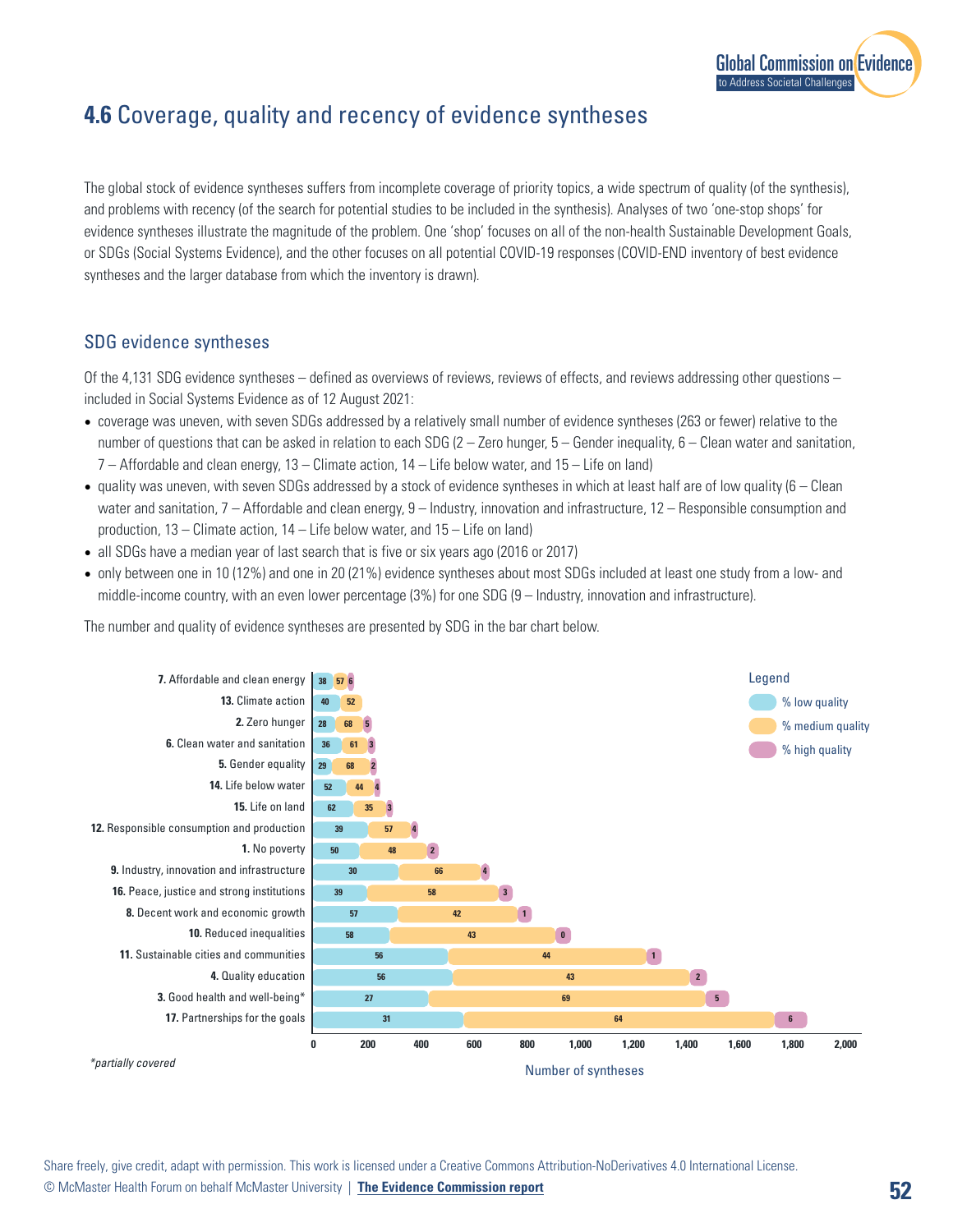Keep the following in mind with this bar chart:

- the numbers add to more than the total number of evidence syntheses because a synthesis may address more than one SDG
- the number of evidence syntheses addressing:
	- ⚪ SDG3 is a significant undercount, with health-related evidence syntheses included only if they also address another SDG)
	- ⚪ SDG17 is a significant overcount, with many evidence syntheses addressing another SDG as their primary question also addressing partnerships as a secondary question
	- ⚪ SDGs 7, 13, 14 and 15 may be an undercount as they have been a more recent focus for inclusion in Social Systems Evidence
- quality ratings have been completed for 85% of the evidence syntheses included in Social Systems Evidence.

## COVID-19 evidence syntheses

Of the 4,256 COVID-19-related evidence syntheses included in the full COVID-19 database and the 562 COVID-END inventory of best evidence syntheses, as of 1 August 2021:

- coverage was uneven, with only 237 evidence syntheses addressing economic and social responses to COVID-19 (of which only 49 were included in the inventory), while much higher numbers addressed clinical management (3,128), public-health measures (1,148), and health-system arrangements (818)
- quality was uneven, with roughly one quarter (26%) of COVID-19 evidence syntheses being low quality and over half (56%) being medium quality
- three of the four COVID-19 response categories have a median date of last search that is within 4.5 months of the World Health Organization (WHO) declaring a pandemic (11 March 2020).

The much more recent median search date for clinical management – 12 months after the pandemic declaration and 4.5 months before the analysis was completed – was driven by the large number of comparisons of drug treatments, all with the same search date, on the COVID-NMA living evidence platform. The number and quality of evidence syntheses are presented by broad category of COVID-19 response in the bar chart below.